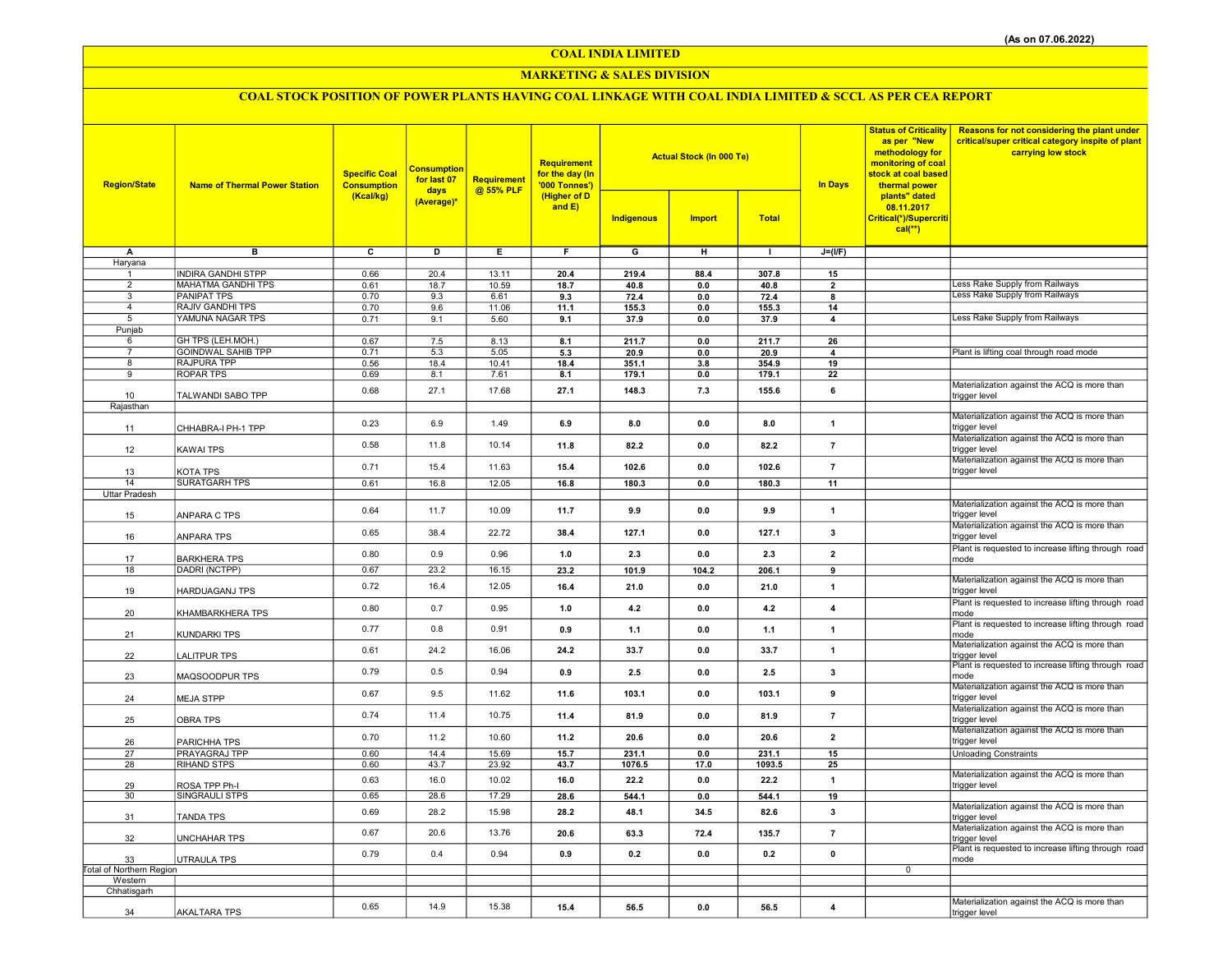### COAL INDIA LIMITED

### MARKETING & SALES DIVISION

## COAL STOCK POSITION OF POWER PLANTS HAVING COAL LINKAGE WITH COAL INDIA LIMITED & SCCL AS PER CEA REPORT

| <b>Region/State</b> | <b>Name of Thermal Power Station</b>           | <b>Actual Stock (In 000 Te)</b><br><b>Requirement</b><br><b>Consumption</b><br><b>Specific Coal</b><br>for the day (In<br>for last 07<br><b>Requirement</b><br><b>Consumption</b><br>'000 Tonnes')<br>@ 55% PLF<br>days<br>(Higher of D<br>(Kcal/kg)<br>(Average)*<br>and $E$ ) |              |                |              |                 | <b>In Days</b> | <b>Status of Criticality</b><br>as per "New<br>methodology for<br>monitoring of coal<br>stock at coal based<br>thermal power<br>plants" dated<br>08.11.2017 | Reasons for not considering the plant under<br>critical/super critical category inspite of plant<br>carrying low stock |                                     |                                                                     |
|---------------------|------------------------------------------------|---------------------------------------------------------------------------------------------------------------------------------------------------------------------------------------------------------------------------------------------------------------------------------|--------------|----------------|--------------|-----------------|----------------|-------------------------------------------------------------------------------------------------------------------------------------------------------------|------------------------------------------------------------------------------------------------------------------------|-------------------------------------|---------------------------------------------------------------------|
|                     |                                                |                                                                                                                                                                                                                                                                                 |              |                |              | Indigenous      | <b>Import</b>  | <b>Total</b>                                                                                                                                                |                                                                                                                        | Critical(*)/Supercriti<br>$cal(**)$ |                                                                     |
| A                   | в                                              | C                                                                                                                                                                                                                                                                               | D            | Е.             | F            | G               | н              | п.                                                                                                                                                          | $J=(I/F)$                                                                                                              |                                     |                                                                     |
| 35                  | <b>BALCO TPS</b>                               | 0.74                                                                                                                                                                                                                                                                            | 4.5          | 5.83           | 5.8          | 15.6            | 3.1            | 18.7                                                                                                                                                        | 3                                                                                                                      |                                     | Plant under maintenance                                             |
| 36                  | <b>BANDAKHAR TPP</b>                           | 0.70                                                                                                                                                                                                                                                                            | 4.8          | 2.78           | 4.8          | 29.0            | 0.0            | 29.0                                                                                                                                                        | 6                                                                                                                      |                                     | Materialization against the ACQ is more than<br>trigger level       |
| 37                  | <b>BARADARHA TPS</b>                           | 0.75                                                                                                                                                                                                                                                                            | 20.0         | 11.88          | 20.0         | 90.0            | 0.0            | 90.0                                                                                                                                                        | 5                                                                                                                      |                                     | Materialization against the ACQ is more than<br>trigger level       |
| $\overline{38}$     | <b>BHILAI TPS</b>                              | 0.76                                                                                                                                                                                                                                                                            | 8.4          | 4.99           | 8.4          | 126.9           | 4.6            | 131.5                                                                                                                                                       | 16                                                                                                                     |                                     | Materialization against the ACQ is more than                        |
| 39                  | <b>BINJKOTE TPP</b>                            | 0.75                                                                                                                                                                                                                                                                            | 0.0          | 5.91           | 5.9          | 25.1            | 0.0            | 25.1                                                                                                                                                        | $\overline{4}$                                                                                                         |                                     | trigger level                                                       |
| 40                  | <b>DSPM TPS</b>                                | 0.72                                                                                                                                                                                                                                                                            | 6.9          | 4.74           | 6.9          | 84.1            | 0.0            | 84.1                                                                                                                                                        | 12                                                                                                                     |                                     |                                                                     |
| 41<br>42            | <b>KORBA STPS</b><br><b>KORBA-WEST TPS</b>     | 0.66<br>0.77                                                                                                                                                                                                                                                                    | 28.4<br>18.0 | 22.82<br>13.55 | 28.4<br>18.0 | 571.1<br>258.6  | 0.0<br>0.0     | 571.1<br>258.6                                                                                                                                              | 20<br>14                                                                                                               |                                     |                                                                     |
| 43                  | <b>LARA TPP</b>                                | 0.70                                                                                                                                                                                                                                                                            | 27.2         | 14.77          | 27.2         | 154.8           | 7.7            | 162.5                                                                                                                                                       | 6                                                                                                                      |                                     |                                                                     |
| 44                  | NAWAPARA TPP                                   | 0.79                                                                                                                                                                                                                                                                            | 4.8          | 6.28           | 6.3          | 48.4            | 0.0            | 48.4                                                                                                                                                        | 8                                                                                                                      |                                     | Materialization against the ACQ is more than<br>trigger level       |
| 45                  | PATHADI TPP                                    | 0.69                                                                                                                                                                                                                                                                            | 6.8          | 5.43           | 6.8          | 48.1            | 0.0            | 48.1                                                                                                                                                        | $\overline{7}$                                                                                                         |                                     |                                                                     |
| 46                  | SIPAT STPS                                     | 0.67                                                                                                                                                                                                                                                                            | 35.6         | 26.38          | 35.6         | 347.6           | 18.6           | 366.2                                                                                                                                                       | 10                                                                                                                     |                                     |                                                                     |
| 47                  | <b>TAMNAR TPP</b>                              | 0.82                                                                                                                                                                                                                                                                            | 30.8         | 25.98          | 30.8         | 56.9            | 0.0            | 56.9                                                                                                                                                        | $\overline{2}$                                                                                                         |                                     | Materialization against the ACQ is more than<br>trigger level       |
| 48                  | UCHPINDA TPP                                   | 0.77                                                                                                                                                                                                                                                                            | 16.0         | 14.56          | 16.0         | 46.1            | 0.0            | 46.1                                                                                                                                                        | 3                                                                                                                      |                                     | Materialization against the ACQ is more than<br>trigger level       |
| Gujarat             |                                                |                                                                                                                                                                                                                                                                                 |              |                |              |                 |                |                                                                                                                                                             |                                                                                                                        |                                     |                                                                     |
| 49                  | <b>GANDHI NAGAR TPS</b>                        | 0.67                                                                                                                                                                                                                                                                            | 7.0          | 5.55           | 7.0          | 23.8            | 2.9            | 26.6                                                                                                                                                        | $\overline{\mathbf{4}}$                                                                                                |                                     | Materialization against the ACQ is more than<br>trigger level       |
| 50                  | SABARMATI (D-F STATIONS)                       | 0.57                                                                                                                                                                                                                                                                            | 4.5          | 2.70           | 4.5          | 9.7             | 74.0           | 83.7                                                                                                                                                        | 6                                                                                                                      |                                     | Materialization against the ACQ is more than<br>trigger level       |
| 51                  | <b>UKAI TPS</b>                                | 0.68                                                                                                                                                                                                                                                                            | 12.5         | 10.01          | 12.5         | 46.5            | 0.0            | 46.5                                                                                                                                                        | $\overline{\mathbf{4}}$                                                                                                |                                     | Materialization against the ACQ is more than<br>trigger level       |
| 52                  | <b>WANAKBORI TPS</b>                           | 0.68                                                                                                                                                                                                                                                                            | 26.0         | 20.45          | 26.0         | 163.7           | 0.0            | 163.7                                                                                                                                                       | 6                                                                                                                      |                                     | Materialization against the ACQ is more than<br>trigger level       |
| Madhya Pradesh      |                                                |                                                                                                                                                                                                                                                                                 |              |                |              |                 |                |                                                                                                                                                             |                                                                                                                        |                                     |                                                                     |
| 53                  | AMARKANTAK EXT TPS                             | 0.65                                                                                                                                                                                                                                                                            | 2.9          | 1.81           | 2.9          | 30.9            | 0.0            | 30.9                                                                                                                                                        | 11                                                                                                                     |                                     |                                                                     |
| 54                  | ANUPPUR TPP                                    | 0.70                                                                                                                                                                                                                                                                            | 16.5         | 11.14          | 16.5         | 117.1           | 9.5            | 126.5                                                                                                                                                       | 8                                                                                                                      |                                     |                                                                     |
| 55                  | <b>BINA TPS</b>                                | 0.72                                                                                                                                                                                                                                                                            | 7.4          | 4.77           | 7.4          | 29.8            | 0.0            | 29.8                                                                                                                                                        | $\overline{\mathbf{4}}$                                                                                                |                                     | Materialization against the ACQ is more than<br>trigger level       |
| 56                  | <b>GADARWARA TPP</b>                           | 0.64                                                                                                                                                                                                                                                                            | 22.5         | 13.61          | 22.5         | 75.1            | 25.3           | 100.4                                                                                                                                                       | $\overline{\mathbf{4}}$                                                                                                |                                     | Materialization against the ACQ is more than<br>trigger level       |
| 57<br>58            | <b>KHARGONE STPP</b>                           | 0.61                                                                                                                                                                                                                                                                            | 15.7         | 10.56          | 15.7         | 100.5           | 26.8           | 127.3                                                                                                                                                       | 8                                                                                                                      |                                     | Non payment of dues                                                 |
| 59                  | <b>SANJAY GANDHI TPS</b><br><b>SATPURA TPS</b> | 0.77                                                                                                                                                                                                                                                                            | 16.7         | 13.63          | 16.7         | 51.0            | 0.0            | 51.0                                                                                                                                                        | 3                                                                                                                      |                                     |                                                                     |
|                     |                                                | 0.65<br>0.62                                                                                                                                                                                                                                                                    | 7.4<br>6.2   | 11.47<br>4.91  | 11.5<br>6.2  | 155.7<br>62.0   | 0.0<br>0.0     | 155.7<br>62.0                                                                                                                                               | 14<br>10                                                                                                               |                                     | Materialization against the ACQ is more than                        |
| 60<br>61            | <b>SEIONI TPP</b><br><b>SHREE SINGAJI TPP</b>  | 0.73                                                                                                                                                                                                                                                                            | 24.7         | 24.31          |              |                 |                |                                                                                                                                                             |                                                                                                                        |                                     | trigger level<br>Non Payment of Dues                                |
| 62                  | <b>VINDHYACHAL STPS</b>                        | 0.67                                                                                                                                                                                                                                                                            | 63.7         | 42.33          | 24.7<br>63.7 | 277.3<br>1550.0 | 0.0<br>0.0     | 277.3<br>1550.0                                                                                                                                             | 11<br>24                                                                                                               |                                     |                                                                     |
| Maharashtra         |                                                |                                                                                                                                                                                                                                                                                 |              |                |              |                 |                |                                                                                                                                                             |                                                                                                                        |                                     |                                                                     |
| 63                  | AMRAVATI TPS                                   | 0.65                                                                                                                                                                                                                                                                            | 15.8         | 11.60          | 15.8         | 61.7            | 0.0            | 61.7                                                                                                                                                        | $\overline{\mathbf{4}}$                                                                                                |                                     | Materialization against the ACQ is more than<br>trigger level       |
| 64                  | <b>BHUSAWAL TPS</b>                            | 0.77                                                                                                                                                                                                                                                                            | 17.7         | 12.31          | 17.7         | 53.1            | 6.9            | 60.0                                                                                                                                                        | 3                                                                                                                      |                                     | Non payment of dues                                                 |
| 65                  | <b>BUTIBORI TPP</b>                            | 0.67                                                                                                                                                                                                                                                                            | 0.0          | 5.31           | 5.3          | 59.7            | 0.0            | 59.7                                                                                                                                                        | 11                                                                                                                     |                                     |                                                                     |
| 66                  | CHANDRAPUR(MAHARASHTRA) STPS                   | 0.79                                                                                                                                                                                                                                                                            | 40.6         | 30.35          | 40.6         | 234.5           | 0.0            | 234.5                                                                                                                                                       | 6                                                                                                                      |                                     | Non payment of dues                                                 |
| 67                  | <b>DAHANU TPS</b>                              | 0.60                                                                                                                                                                                                                                                                            | 6.5          | 3.96           | 6.5          | 11.3            | 3.7            | 15.0                                                                                                                                                        | $\overline{\mathbf{2}}$                                                                                                |                                     | Materialization against the ACQ is more than<br>trigger level       |
| 68                  | DHARIWAL TPP                                   | 0.68                                                                                                                                                                                                                                                                            | 8.9          | 5.40           | 8.9          | 45.2            | 0.0            | 45.2                                                                                                                                                        | 5                                                                                                                      |                                     | Materialization against the ACQ is more than<br>trigger level       |
| 69                  | <b>GMR WARORA TPS</b>                          | 0.67                                                                                                                                                                                                                                                                            | 9.2          | 5.28           | 9.2          | 93.9            | 0.0            | 93.9                                                                                                                                                        | 10                                                                                                                     |                                     | Materialization against the ACQ is more than                        |
| 70                  | KHAPARKHEDA TPS                                | 0.87                                                                                                                                                                                                                                                                            | 20.1         | 15.37          | 20.1         | 86.8            | 0.0            | 86.8                                                                                                                                                        | $\overline{4}$                                                                                                         |                                     | trigger level                                                       |
| 71                  | <b>KORADI TPS</b>                              | 0.73                                                                                                                                                                                                                                                                            | 31.7         | 20.96          | 31.7         | 105.9           | 0.0            | 105.9                                                                                                                                                       | $\overline{\mathbf{3}}$                                                                                                |                                     | Non payment of dues<br>Materialization against the ACQ is more than |
| 72                  | <b>MAUDA TPS</b>                               | 0.71                                                                                                                                                                                                                                                                            | 31.1         | 21.75          | 31.1         | 105.8           | 39.0           | 144.9                                                                                                                                                       | 5                                                                                                                      |                                     | trigger level                                                       |
| 73                  | <b>NASIK TPS</b>                               | 0.83                                                                                                                                                                                                                                                                            | 7.8          | 6.93           | 7.8          | 49.2            | 16.1           | 65.3                                                                                                                                                        | $\overline{\mathbf{8}}$                                                                                                |                                     | Non payment of dues                                                 |
| 74                  | <b>PARAS TPS</b>                               | 0.76                                                                                                                                                                                                                                                                            | 7.2          | 5.01           | $7.2$        | 88.3            | 0.0            | 88.3                                                                                                                                                        | 12                                                                                                                     |                                     |                                                                     |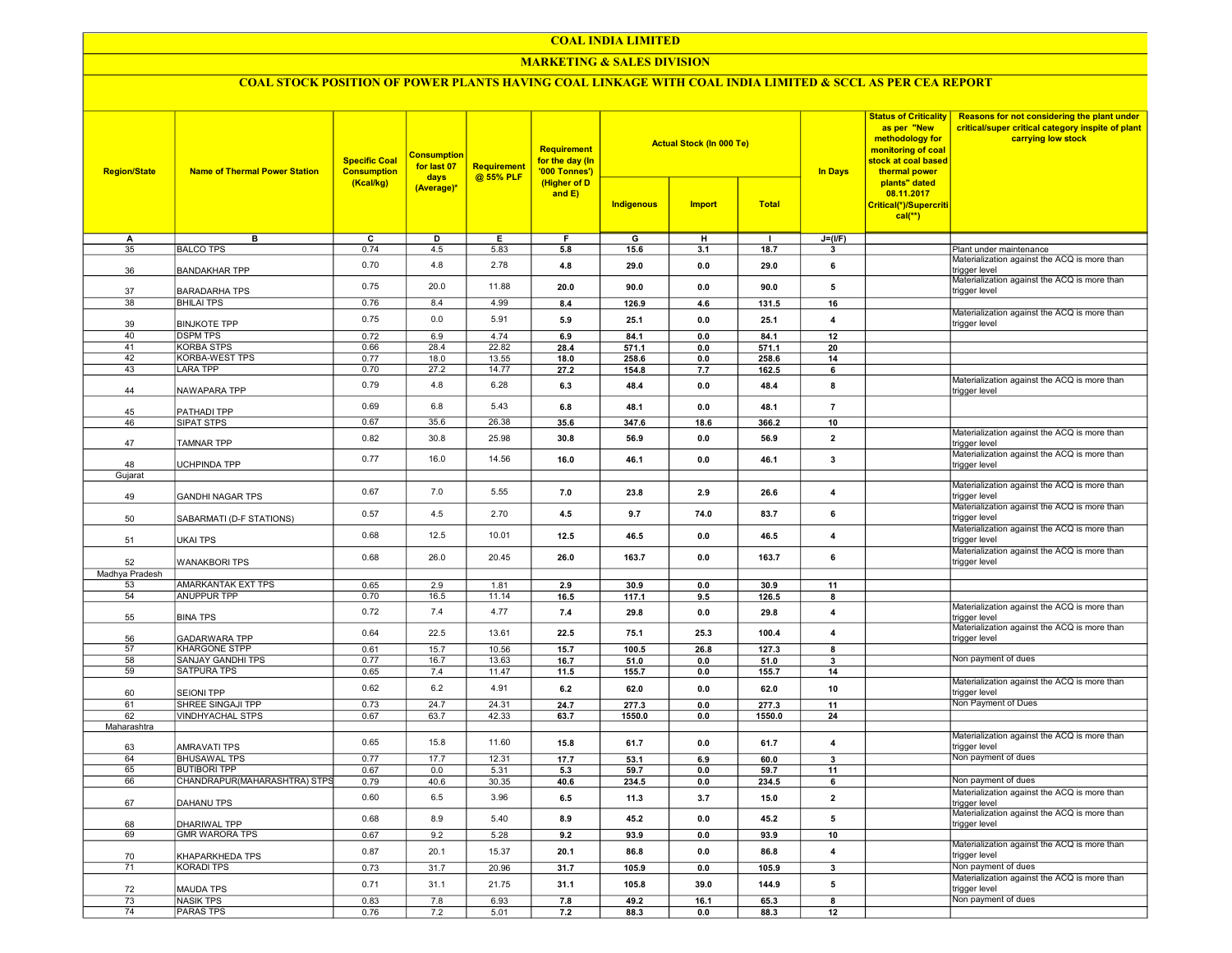## COAL INDIA LIMITED

## **MARKETING & SALES DIVISION**

# COAL STOCK POSITION OF POWER PLANTS HAVING COAL LINKAGE WITH COAL INDIA LIMITED & SCCL AS PER CEA REPORT

| <b>Region/State</b>             | <b>Name of Thermal Power Station</b>             | <b>Specific Coal</b><br><b>Consumption</b><br>(Kcal/kg) | <b>Consumption</b><br>for last 07<br>days<br>(Average)* | Requirement<br>@ 55% PLF | <b>Requirement</b><br>for the day (In<br>'000 Tonnes')<br>(Higher of D<br>and E) |              | <b>Actual Stock (In 000 Te)</b> |              | <b>In Days</b>          | <b>Status of Criticality</b><br>as per "New<br>methodology for<br>monitoring of coal<br>stock at coal based<br>thermal power<br>plants" dated<br>08.11.2017 | Reasons for not considering the plant under<br>critical/super critical category inspite of plant<br>carrying low stock |
|---------------------------------|--------------------------------------------------|---------------------------------------------------------|---------------------------------------------------------|--------------------------|----------------------------------------------------------------------------------|--------------|---------------------------------|--------------|-------------------------|-------------------------------------------------------------------------------------------------------------------------------------------------------------|------------------------------------------------------------------------------------------------------------------------|
|                                 |                                                  |                                                         |                                                         |                          |                                                                                  | Indigenous   | <b>Import</b>                   | <b>Total</b> |                         | Critical(*)/Supercriti<br>$cal$ (**)                                                                                                                        |                                                                                                                        |
| Α                               | в                                                | c                                                       | D                                                       | Е                        | F.                                                                               | G            | н                               | $\mathbf{I}$ | $J=(I/F)$               |                                                                                                                                                             |                                                                                                                        |
| 75                              | <b>PARLITPS</b>                                  | 0.67                                                    | 8.8                                                     | 6.60                     | 8.8                                                                              | 115.0        | 0.0                             | 115.0        | 13                      |                                                                                                                                                             |                                                                                                                        |
| 76                              | <b>SOLAPUR STPS</b>                              | 0.62                                                    | 9.1                                                     | 10.88                    | 10.9                                                                             | 134.7        | 39.2                            | 173.9        | 16                      |                                                                                                                                                             |                                                                                                                        |
| 77                              | <b>TIRORA TPS</b>                                | 0.66                                                    | 46.6                                                    | 28.54                    | 46.6                                                                             | 190.5        | 0.0                             | 190.5        | 4                       |                                                                                                                                                             | Materialization against the ACQ is more than<br>trigger level                                                          |
| 78                              | WARDHA WARORA TPP                                | 0.65                                                    | 5.6                                                     | 4.60                     | 5.6                                                                              | 143.4        | 0.0                             | 143.4        | 26                      |                                                                                                                                                             |                                                                                                                        |
| <b>Total of Western Region</b>  |                                                  |                                                         |                                                         |                          |                                                                                  |              |                                 |              |                         | $\mathbf 0$                                                                                                                                                 |                                                                                                                        |
| Southern<br>Andhra Pradesh      |                                                  |                                                         |                                                         |                          |                                                                                  |              |                                 |              |                         |                                                                                                                                                             |                                                                                                                        |
| 79                              | DAMODARAM SANJEEVAIAH TPS                        | 0.64                                                    | 2.4                                                     | 13.52                    | 13.5                                                                             | 253.5        | 0.0                             | 253.5        | 19                      |                                                                                                                                                             |                                                                                                                        |
|                                 |                                                  |                                                         |                                                         |                          |                                                                                  |              |                                 |              |                         |                                                                                                                                                             | Materialization against the ACQ is more than                                                                           |
| 80                              | Dr. N.TATA RAO TPS                               | 0.80                                                    | 25.5                                                    | 18.48                    | 25.5                                                                             | 146.9        | 0.0                             | 146.9        | 6                       |                                                                                                                                                             | trigger level<br>Materialization against the ACQ is more than                                                          |
| 81                              | PAINAMPURAM TPP                                  | 0.61                                                    | 10.3                                                    | 10.55                    | 10.6                                                                             | 11.7         | 140.8                           | 152.4        | 14                      |                                                                                                                                                             | trigger level                                                                                                          |
| 82                              | RAYALASEEMA TPS                                  | 0.75                                                    | 23.4                                                    | 16.34                    | 23.4                                                                             | 17.4         | 0.0                             | 17.4         | $\overline{\mathbf{1}}$ |                                                                                                                                                             | Materialization against the ACQ is more than<br>trigger level                                                          |
| 83                              | SIMHADRI                                         | 0.77                                                    | 23.5                                                    | 20.40                    | 23.5                                                                             | 356.1        | 191.8                           | 547.9        | 23                      |                                                                                                                                                             |                                                                                                                        |
| 84                              | <b>SGPL TPP</b>                                  | 0.55                                                    | 14.7                                                    | 9.56                     | 14.7                                                                             | 0.6          | 268.2                           | 268.8        | 18                      |                                                                                                                                                             | Materialization against the ACQ is more than<br>trigger level                                                          |
| 85                              | <b>VIZAG TPP</b>                                 | 0.75                                                    | 7.4                                                     | 10.23                    | 10.2                                                                             | 71.1         | 0.0                             | 71.1         | $\overline{7}$          |                                                                                                                                                             | Less Supply of rakes from Railways                                                                                     |
| Karnataka                       |                                                  | 0.66                                                    | 20.9                                                    | 14.82                    |                                                                                  |              |                                 |              |                         |                                                                                                                                                             | Materialization against the ACQ is more than                                                                           |
| 86                              | <b>BELLARY TPS</b>                               |                                                         |                                                         |                          | 20.9                                                                             | 134.8        | 0.0                             | 134.8        | 6                       |                                                                                                                                                             | trigger level                                                                                                          |
| 87                              | <b>KUDGI STPP</b>                                | 0.59                                                    | 19.6                                                    | 18.81                    | 19.6                                                                             | 203.7        | 12.4                            | 216.1        | 11                      |                                                                                                                                                             | Materialization against the ACQ is more than                                                                           |
| 88                              | <b>RAICHUR TPS</b>                               | 0.71                                                    | 23.3                                                    | 16.05                    | 23.3                                                                             | 8.6          | 0.0                             | 8.6          | $\pmb{0}$               |                                                                                                                                                             | trigger level                                                                                                          |
| 89                              | <b>YERMARUS TPP</b>                              | 0.61                                                    | 15.8                                                    | 12.91                    | 15.8                                                                             | 120.2        | 0.0                             | 120.2        | 8                       |                                                                                                                                                             |                                                                                                                        |
| <b>Tamil Nadu</b>               |                                                  |                                                         |                                                         |                          |                                                                                  |              |                                 |              |                         |                                                                                                                                                             |                                                                                                                        |
| 90                              | <b>METTUR TPS</b>                                | 0.81                                                    | 13.7                                                    | 8.97                     | 13.7                                                                             | 124.2        | 0.0                             | 124.2        | 9                       |                                                                                                                                                             |                                                                                                                        |
| 91                              | <b>METTUR TPS - II</b>                           | 0.78                                                    | 7.5                                                     | 6.20                     | 7.5                                                                              | 55.4         | 0.0                             | 55.4         | $\overline{7}$          |                                                                                                                                                             | Materialization against the ACQ is more than<br>trigger level                                                          |
| 92                              | NORTH CHENNAI TPS                                | 0.96                                                    | 20.8                                                    | 23.11                    | 23.1                                                                             | 149.9        | 18.3                            | 168.2        | $\overline{7}$          |                                                                                                                                                             | Materialization against the ACQ is more than<br>trigger level                                                          |
| 93                              | <b>TUTICORIN TPS</b>                             | 0.93                                                    | 14.4                                                    | 12.84                    | 14.4                                                                             | 69.1         | 0.0                             | 69.1         | 5                       |                                                                                                                                                             | Materialization against the ACQ is more than<br>trigger level                                                          |
| 94                              | <b>VALLUR TPP</b>                                | 0.75                                                    | 24.4                                                    | 14.94                    | 24.4                                                                             | 119.9        | 54.4                            | 174.3        | $\overline{7}$          |                                                                                                                                                             |                                                                                                                        |
| Telangana                       |                                                  |                                                         |                                                         |                          |                                                                                  |              |                                 |              |                         |                                                                                                                                                             |                                                                                                                        |
| 95                              | <b>BHADRADRI TPP</b>                             | 0.70                                                    | 10.2                                                    | 9.95                     | 10.2                                                                             | 146.2        | 0.0                             | 146.2        | 14                      |                                                                                                                                                             |                                                                                                                        |
| 96                              | <b>KAKATIYA TPS</b>                              | 0.58                                                    | 7.4                                                     | 8.38                     | 8.4                                                                              | 230.9        | 0.0                             | 230.9        | 28                      |                                                                                                                                                             |                                                                                                                        |
| 97<br>98                        | KOTHAGUDEM TPS (NEW)<br>KOTHAGUDEM TPS (STAGE-7) | 0.66<br>0.50                                            | 15.2<br>9.4                                             | 8.72<br>5.24             | 15.2                                                                             | 75.8<br>58.9 | 0.0<br>0.0                      | 75.8<br>58.9 | 5                       |                                                                                                                                                             |                                                                                                                        |
| 99                              | RAMAGUNDEM STPS                                  | 0.62                                                    | 38.3                                                    | 21.26                    | 9.4<br>38.3                                                                      | 91.0         | 30.9                            | 121.9        | 6<br>3                  |                                                                                                                                                             |                                                                                                                        |
| 100                             | RAMAGUNDEM-B TPS                                 | 0.76                                                    | 0.8                                                     | 0.63                     | 0.8                                                                              | 10.9         | 0.0                             | 10.9         | 13                      |                                                                                                                                                             |                                                                                                                        |
| 101                             | SINGARENI TPP                                    | 0.58                                                    | 15.7                                                    | 9.16                     | 15.7                                                                             | 97.7         | 0.0                             | 97.7         | 6                       |                                                                                                                                                             |                                                                                                                        |
| <b>Total of Southern Region</b> |                                                  |                                                         |                                                         |                          |                                                                                  |              |                                 |              |                         | 0                                                                                                                                                           |                                                                                                                        |
| Eastern                         |                                                  |                                                         |                                                         |                          |                                                                                  |              |                                 |              |                         |                                                                                                                                                             |                                                                                                                        |
| Bihar<br>102                    | <b>BARAUNI TPS</b>                               | 0.63                                                    | 6.6                                                     | 5.93                     | 6.6                                                                              | 68.5         | 0.0                             | 68.5         | 10                      |                                                                                                                                                             |                                                                                                                        |
| 103                             | <b>BARHI</b>                                     | 0.56                                                    | 9.0                                                     | 4.87                     | 9.0                                                                              | 76.2         | 0.0                             | 76.2         | 8                       |                                                                                                                                                             |                                                                                                                        |
| 104                             | <b>BARH II</b>                                   | 0.66                                                    | 18.1                                                    | 11.43                    | 18.1                                                                             | 152.4        | 0.0                             | 152.4        | 8                       |                                                                                                                                                             |                                                                                                                        |
| 105                             | KAHALGAON TPS                                    | 0.75                                                    | 33.6                                                    | 23.08                    | 33.6                                                                             | 300.7        | 0.1                             | 300.8        | 9                       |                                                                                                                                                             |                                                                                                                        |
| 106                             | <b>MUZAFFARPUR TPS</b>                           | 0.73                                                    | 6.2                                                     | 3.73                     | 6.2                                                                              | 24.4         | 0.0                             | 24.4         | 4                       |                                                                                                                                                             | Materialization against the ACQ is more than<br>trigger level                                                          |
| 107                             | NABINAGAR STPP                                   | 0.61                                                    | 27.2                                                    | 15.90                    | 27.2                                                                             | 66.4         | 22.5                            | 89.0         | 3                       |                                                                                                                                                             |                                                                                                                        |
| 108                             | NABINAGAR TPP                                    | 0.69                                                    | 15.4                                                    | 9.16                     | 15.4                                                                             | 77.5         | 0.0                             | 77.5         | 5                       |                                                                                                                                                             | Materialization against the ACQ is more than<br>trigger level                                                          |
| Jharkhand                       |                                                  |                                                         |                                                         |                          |                                                                                  |              |                                 |              |                         |                                                                                                                                                             |                                                                                                                        |
| 109                             | BOKARO TPS 'A' EXP                               | 0.58                                                    | 6.2                                                     | 3.81                     | 6.2                                                                              | 100.5        | 0.0                             | 100.5        | 16                      |                                                                                                                                                             |                                                                                                                        |
| 110                             | CHANDRAPURA(DVC) TPS                             | 0.62                                                    | 3.6                                                     | 4.07                     | 4.1                                                                              | 150.2        | 46.8                            | 197.0        | 48                      |                                                                                                                                                             |                                                                                                                        |
| 111<br>112                      | JOJOBERA TPS<br><b>KODARMA TPP</b>               | 0.67<br>0.62                                            | 3.9<br>13.9                                             | 2.13<br>8.19             | 3.9<br>13.9                                                                      | 77.7         | 0.0                             | 77.7         | 20<br>$\overline{7}$    |                                                                                                                                                             |                                                                                                                        |
|                                 |                                                  | 0.68                                                    | 7.8                                                     | 4.85                     | 7.8                                                                              | 67.8<br>51.0 | 30.6<br>0.0                     | 98.3<br>51.0 | $\overline{7}$          |                                                                                                                                                             | Materialization against the ACQ is more than                                                                           |
| 113<br>114                      | MAHADEV PRASAD STPP<br>MAITHON RB TPP            | 0.61                                                    | 13.5                                                    | 8.47                     | 13.5                                                                             | 265.7        | 0.0                             | 265.7        | 20                      |                                                                                                                                                             | trigger level                                                                                                          |
|                                 |                                                  |                                                         |                                                         |                          |                                                                                  |              |                                 |              |                         |                                                                                                                                                             |                                                                                                                        |